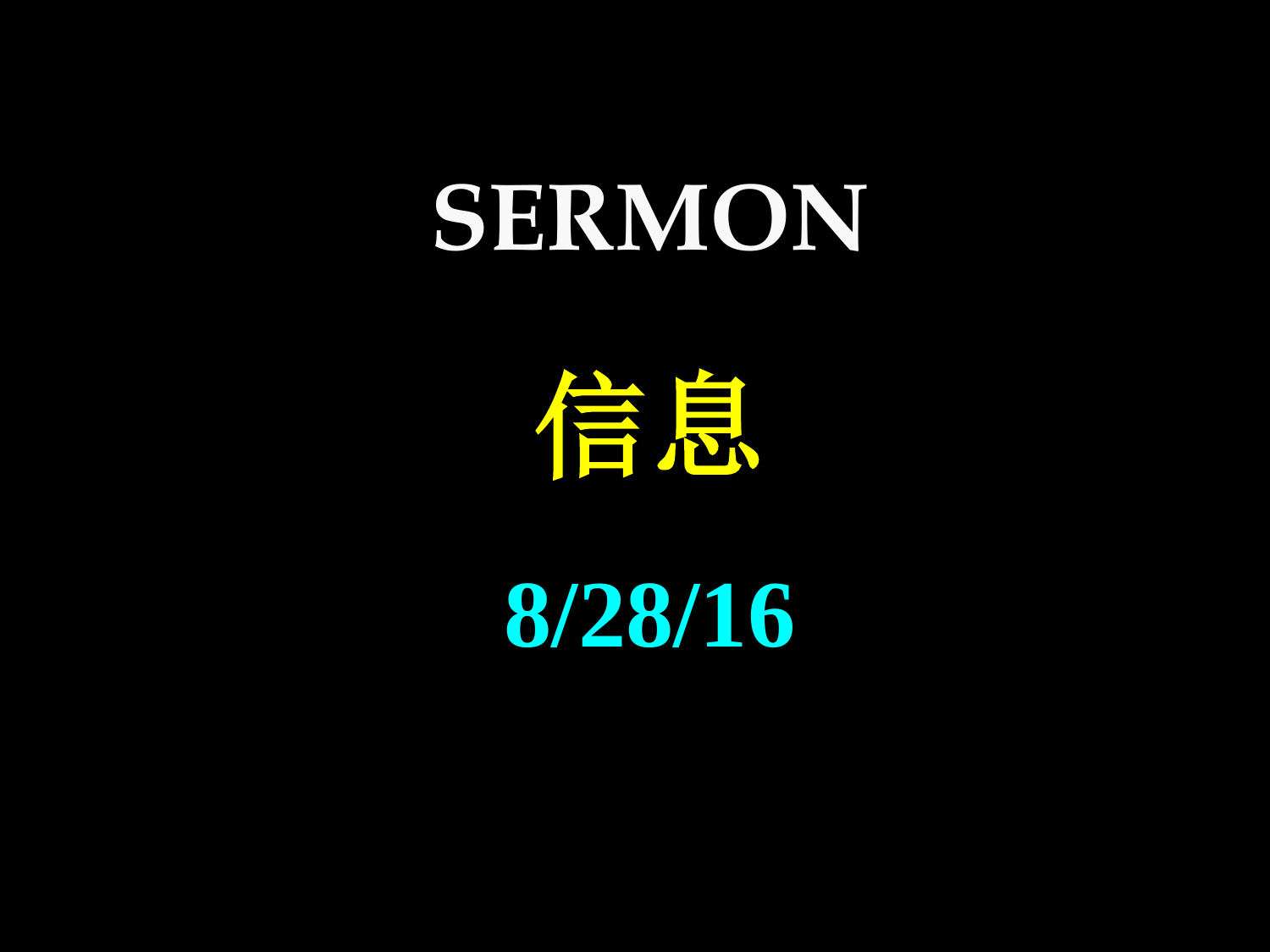## **"**以便以謝 **Ebenezer" (**撒母耳記上 **7:1-17)**

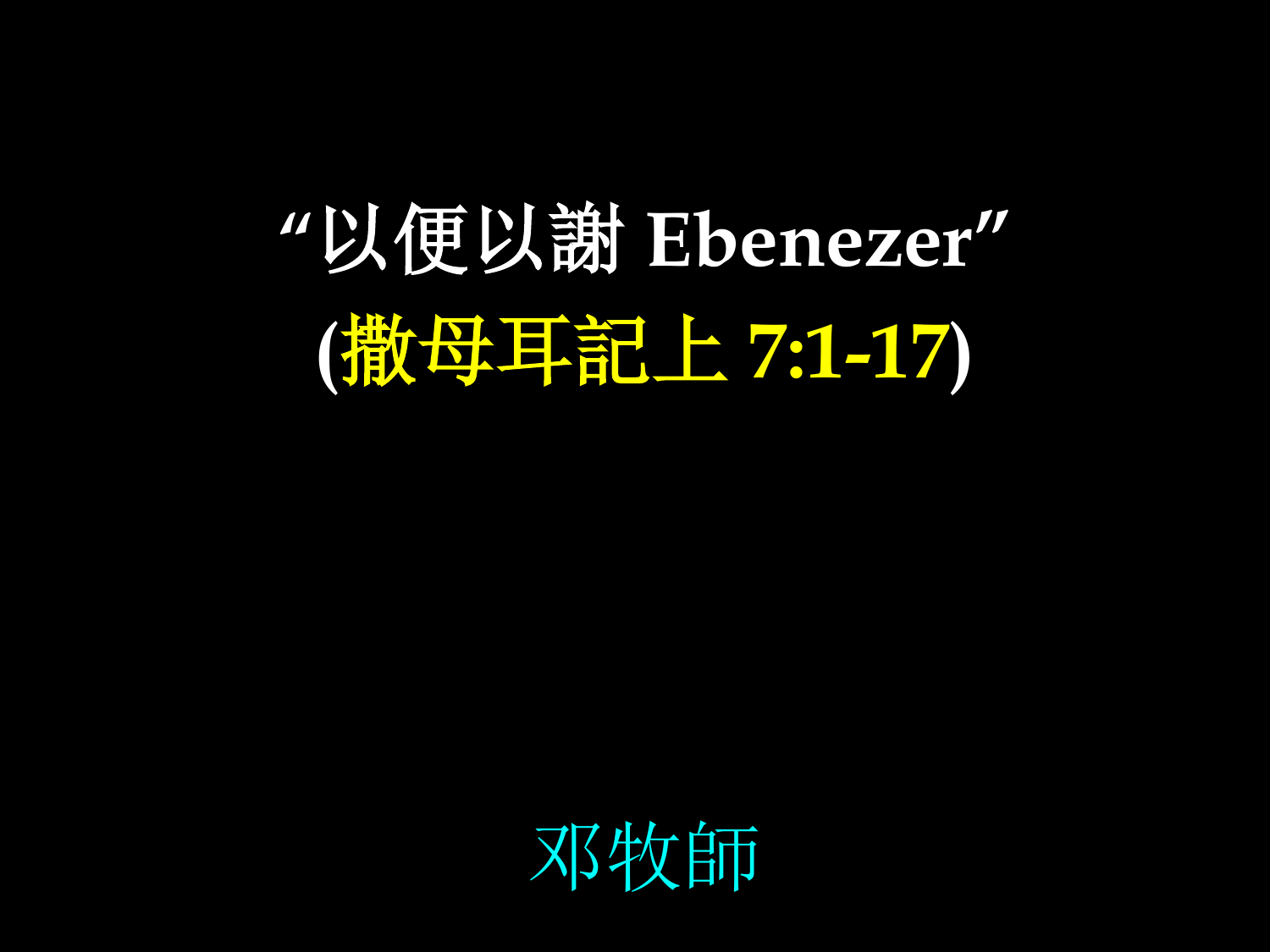撒上 **7:** 米斯巴大复兴 **Mizpah Revival 4:1..**非利士人打仗**,** 安营在以便以谢 **Ebenezer.** 以利**:** 大败仗 **& "**以迦博**" --** 榮耀离开 **7:12-13..**以便以谢 **Ebenezer,…**非利士人被制伏 撒母耳**:** 大胜仗 **& "**迦博**" --** 榮耀返回 撒上 **1-7**章 撒母耳兴起 **The Rise of Samuel** 先知撒母耳**(Word**话语**):**米斯巴更新 **(1-6)** 祭司撒母耳**(Prayer**祷告**):**米斯巴得勝 **(7-12)** ●士師撒母耳(Rule<del>治理</del>):以色列和平 (13-17) **3**章童子撒母耳**(**蒙召**) 7**章青年撒母耳**(**事奉**) "**撒母耳啊**!** 快长**!"**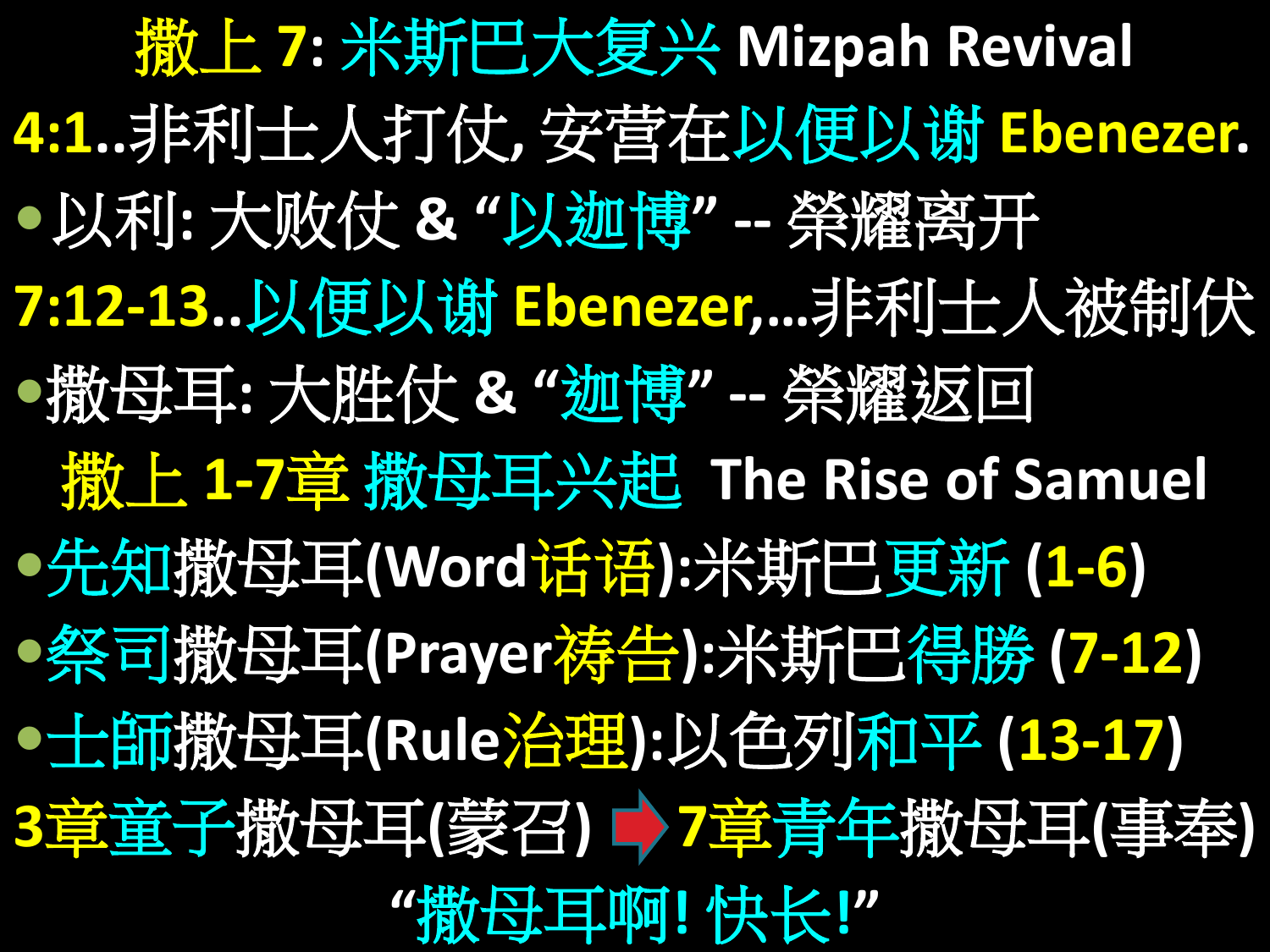家庭教会早期诗歌**: "**撒母耳啊**!** 快长**!"** 神拣选祭司以利已旷职**,** 圣殿甚荒凉无祷告声音**,** 哈拿的祷告还愿把子献**;** 撒母耳啊!快长**!** 祭司的儿子行恶不认神**,** 践踏了祭物又藐视真神**,** 属灵的母亲祷告眼流泪**;** 撒母耳啊!快长**!** 神言语稀少不常有默示**,**祭司却不知灯台要挪去**, 慈爱的天父亲自来呼召; 撒母耳啊!快长!** 神约柜被掳已被敌抢去**,** 荣耀已离开祭司也死去**, /痛苦刺透心成了奴隶民,撒母里啊!吃快长!** 副:撒母耳啊!快长!(**2** 次**)** 圣殿的灯光将残已无油,精母里啊!快长! **CBCOC-"**迦博教会**";**复兴快来**: "**你我**;** 快长**!"**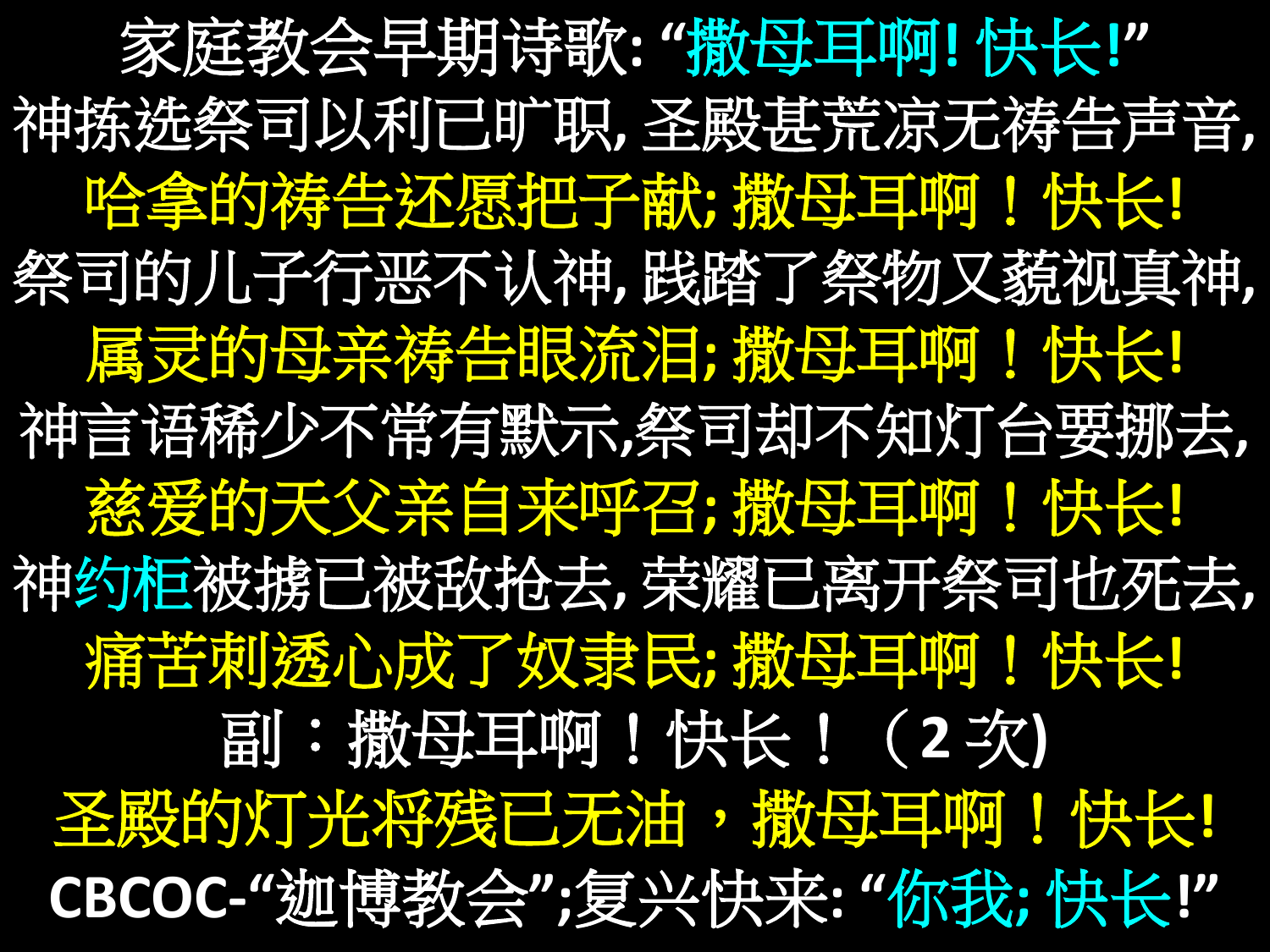北美教会 **(**大复兴**?):** 健康成长**?** 生病衰退 **?** 美南浸信联会 **(SBC) Membership: 2011 (16 mill)/2012 (15.9 mill) 2012 (15.9 mill)/2013 (15.7 mill): -200,000 2014 (15.5 mill)/2015 (15.3 mill):-0.2 mill/Y Worshipers 2012 (5.97 mill): 3.1% down of 2011 2013 (5.8 mill): > 2% down of 2012 2014 (5.67 mill)/ 2015 (5.6 mill): down Baptism:(down: 8/10 yr): 1:52 ratio (2015) NAMB: ~ 1000/year SBC churches (RIP) 80-90% NA churches; plateau/decline**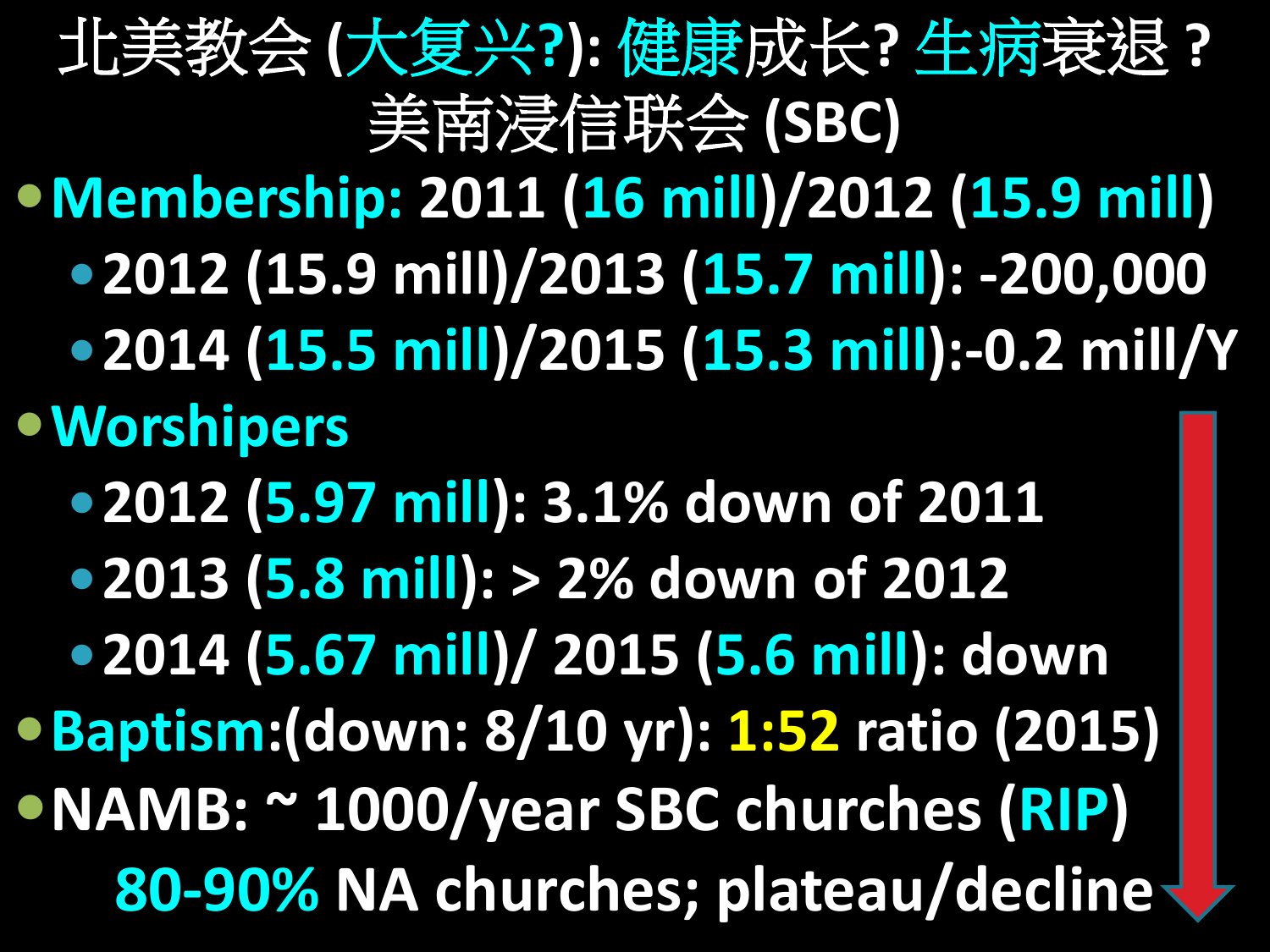## **2003-13** 崇拜總人數**: 490 to 359 (-131): -27% 1993-2002** 崇拜總人數**: 396 to 491 (+95): +25% 1993-2002 (**增长期**): baptism/year (26) 2003-2013 (**衰退期**): baptism/year (13)** 米斯巴大复兴**?: "Do it again!"**

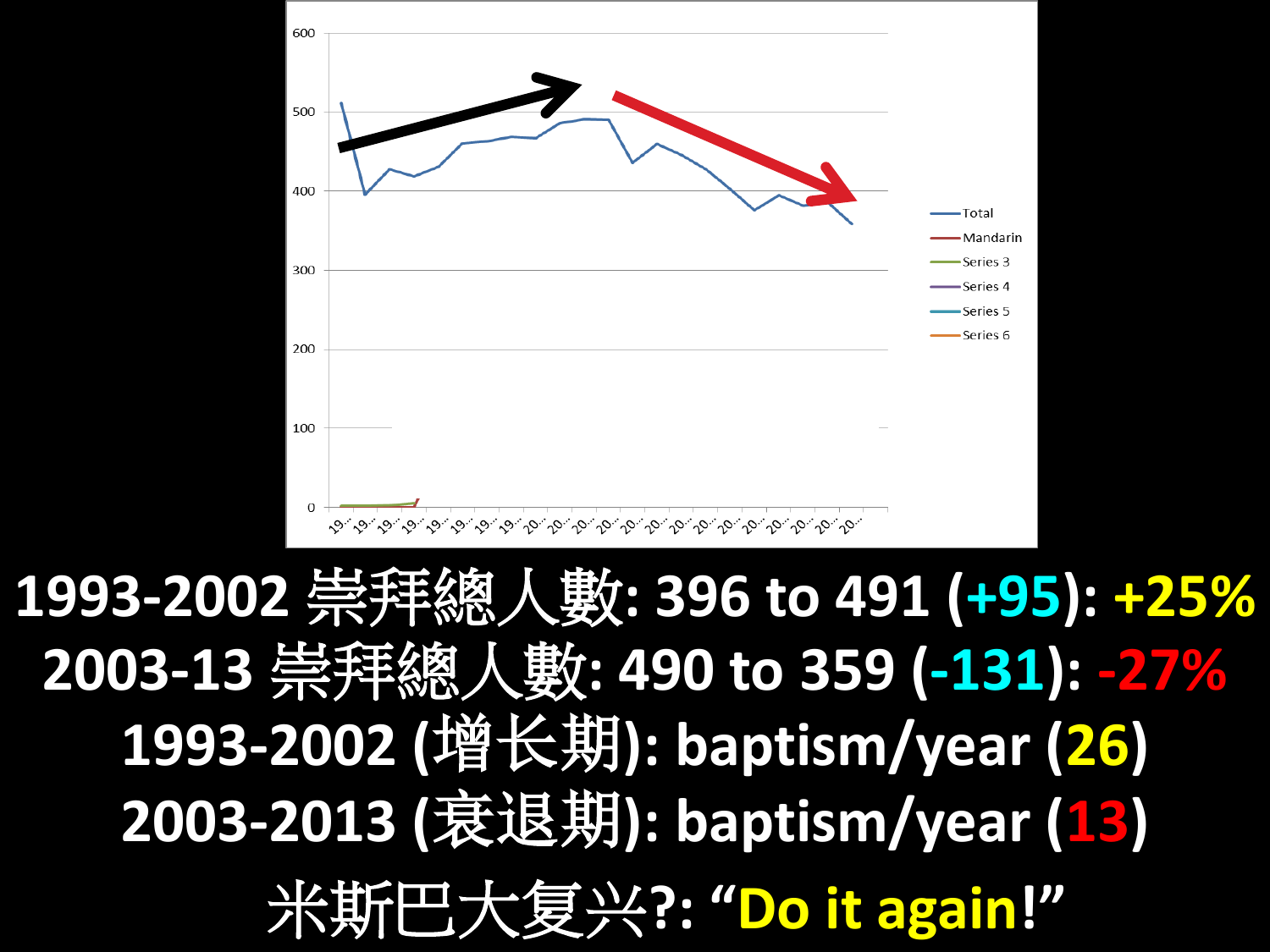撒上 **7:** 米斯巴大复兴 **Mizpah Revival** 撒上 **1-7**章 撒母耳兴起 **The Rise of Samuel** 约柜故事 **(The Ark Narrative): 4-6**章 **5-6**章 神的得胜 **7**章 百姓得胜 约柜返回 大复兴 **v.2a** 约柜在基列耶琳许久**.** 过了二十年**! (**忽略**) "**我是富足**,**已经发了财**,**一样都不缺**…** 看哪**,**我 站在门外叩门**,…" (**启 **3): CBCOC? v.2b** 以色列全家都倾向 **[**哀求**]**耶和华**!** 非利士人逼迫**: "**往日随从外邦人**..**邪淫**,**恶欲**,** 醉酒**,**荒宴**,**群饮**,**拜偶像**..**时候够了**" (**彼前**4).**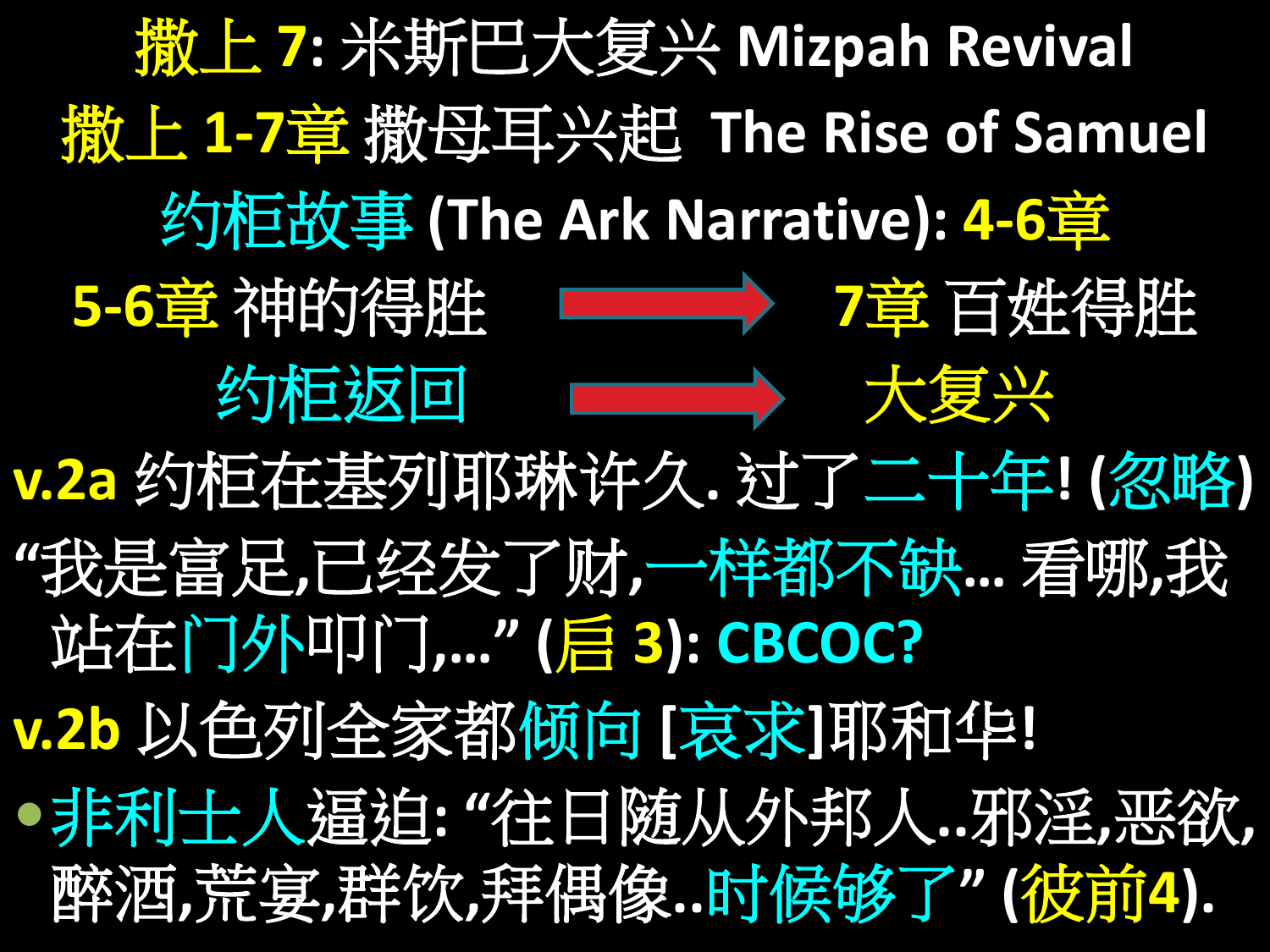**v.2..**过了二十年**!** 以色列全家都倾向耶和华**!** 撒上**7:1-6** 先知撒母耳 **(**话语**):**米斯巴更新 **v.3**撒母耳讲章**: "**你们若一心归顺耶和华**,**就要 把外邦的神和亚斯她录从你们中间除掉**,**专 心归向耶和华**,**单单地侍奉他**,**他必救你们脱 离非利士人的手**." (**一节讲章**!!!) "**来吧**,**我们归向耶和华**!..**撕裂**..**医治**;**打伤**..**缠 裹**..**过两天**..**苏醒**,**第三天兴起**..**得以存活**!"**何**6 "**当拜主你神**,**单要侍奉他**,..**两主**?"**太**4; 6;**申**6 v.4**行道 **"**以色列人就除掉诸巴力和亚斯她录**,** 单单地侍奉耶和华**." "..**儿女们按真理而行**,**我喜乐没有**..**大的**"**约三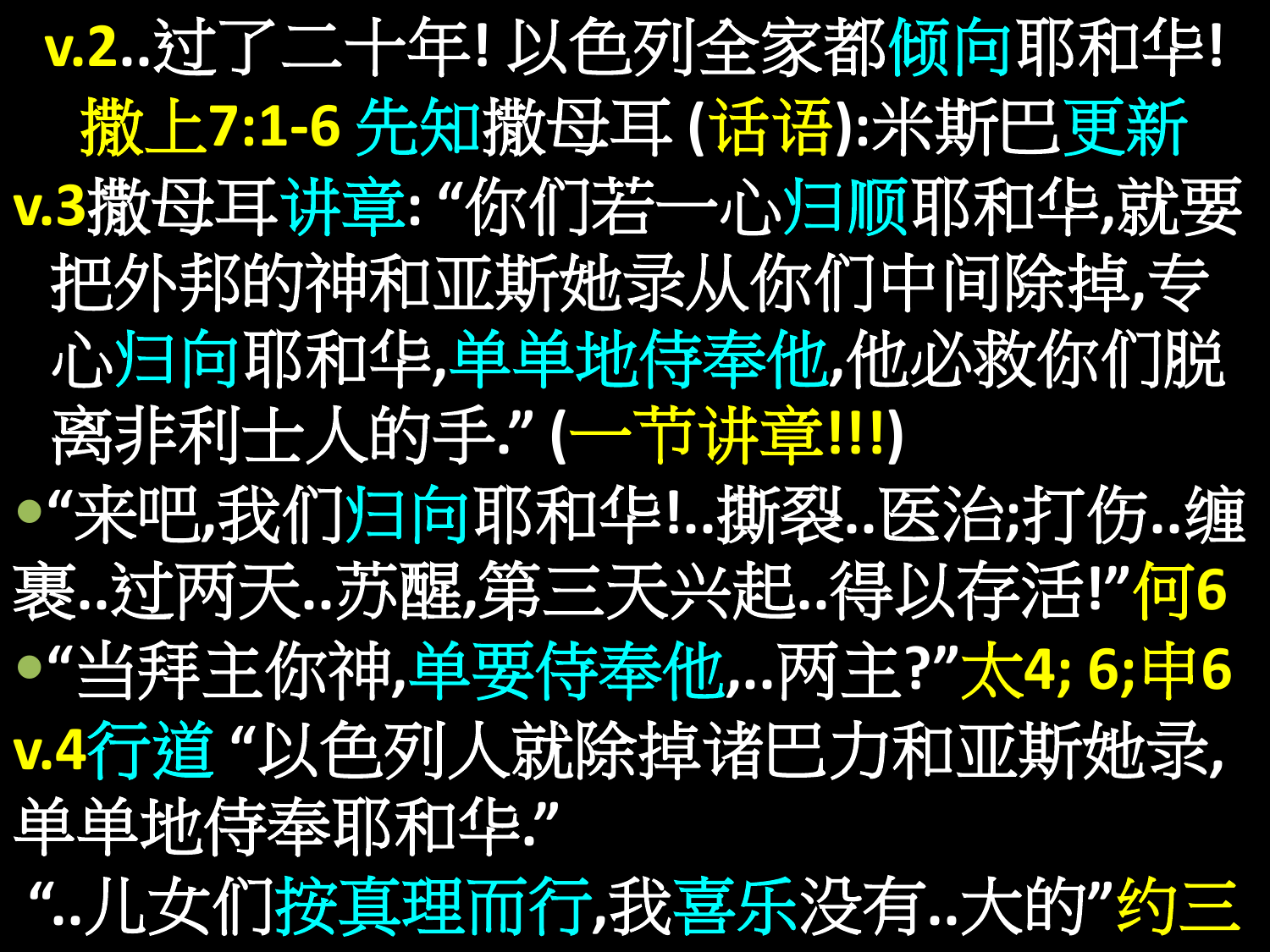撒上**7:5-6** 认罪悔改**;**重新立约 **(**真誠悔改**) "..**要使以色列众人聚集在米斯巴**,**我好为你们 祷告耶和华**." 6** 他们就聚集在米斯巴**,**打水浇 在耶和华面前**,**当日禁食**,**说**: "**我们得罪了耶 和华**!"**于是撒母耳在米斯巴审判以色列人**."** 全教会悔改大会 **(**联合**:**圣诞**,**宣教**,**周年**,**受难**)** 珥**2 "**在锡安吹角**,**定禁食的日子**,**宣告严肃会**…** 你们应当禁食**,**哭泣**,**悲哀**,**一心归向我**…**撕裂 心肠**,**不撕裂衣服**,**归向耶和华你们的神**."** 为罪伤痛 **("**浇水**;**禁食**"** 哀**2:19;** 诗**22:14)** 承认有罪 **("**我们得罪了耶和华**!";**诗**51:4)** 离弃偶像 **("**除掉诸巴力和亚斯她录**"** 约一**5)**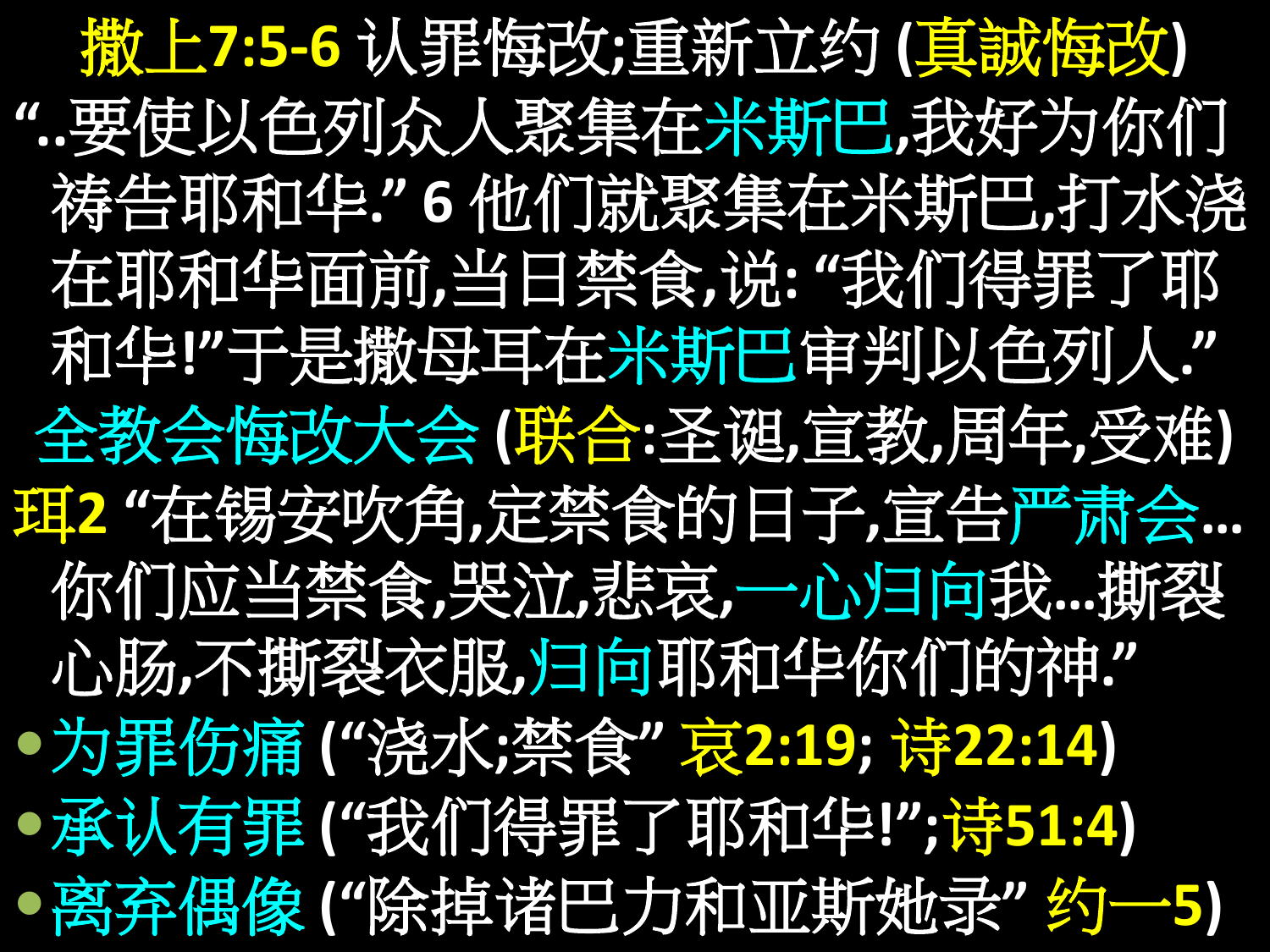撒上**7:5-6** 认罪悔改**;**重新立约 **(**真誠悔改**)** 为罪伤痛 **("**浇水**;**禁食**"** 哀**2:19;** 诗**22:14)** 承认有罪 **("**我们得罪了耶和华**!";**诗**51:4)** 离弃偶像 **("**除掉诸巴力和亚斯她录**"** 约一**5)** 帖**1…**离弃偶像归向神**,**要服侍又真又活的神**.** 巴力**/**亚斯她录**?:**财**,**色**,**权神**;**毒酒瘾**,**梦**,**网**,Ip,…** 罪的奴隶**(**约**8;** 罗**7): "**犯罪的**,**就是罪的奴仆**"** 神的恩典 **(**约**8):"..**真理**,..**儿子若叫你们自由**,"** 林后**7"**依着神的意思忧愁**,**就生出没有后悔的 懊悔来**,**以致得救**;..**依着神意思忧愁**,..**就生出 何等的殷勤**,**自诉**,**自恨**,**恐惧**,**想念**,**热心**,**责罚**.** 在这一切事上**,**你们都表明自己是洁净的**."**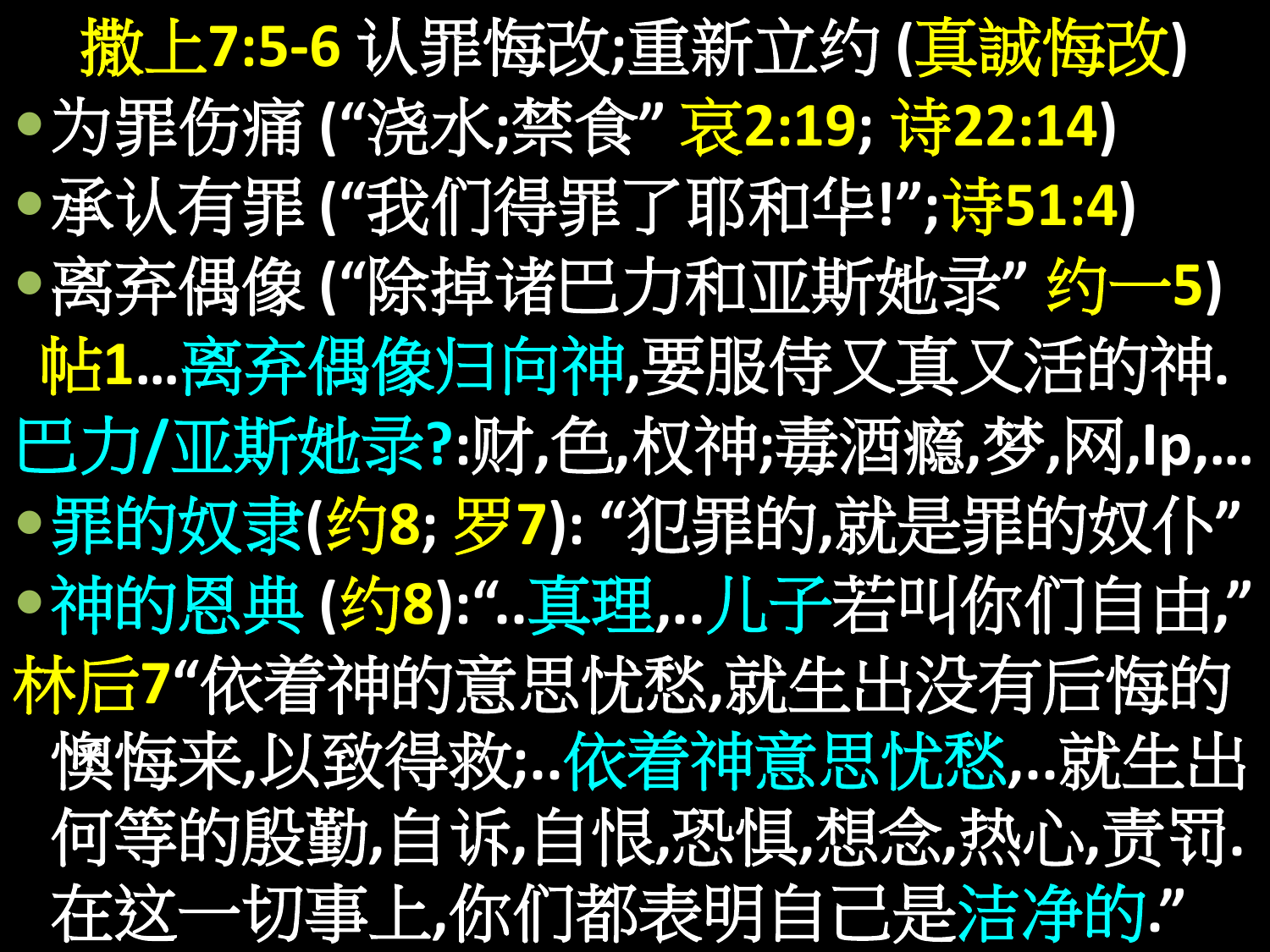撒上**7:1-6** 米斯巴大复兴**:**真誠悔改 神恩典**:v.2**过了二十年**!**以色列都倾向耶和华**?!** 非利士人逼迫**: "**以别神代替耶和华的**,**他们 的愁苦必加增**" (**诗**16:4).** 撒母耳讲道**: "…**耶和华将自己的话默示撒母 耳**,**撒母耳把这话传遍以色列地**."** 撒上**3:19-21** 提后**4"**务要传道**,**无论得时不得时**…" 20**年**! CBCOC**会员**: "**先知**" (**太 **10;** 使 **2) "**在末后日子**,..**我的灵要浇灌凡有血气的**,..**儿 女说预言**,..**少年人见异象**,**老年人**..**异梦**.**我的 灵要浇灌我的仆人和使女**,**他们就要说预言**." Vivian (14**圣诞受浸**):**母亲归主 **(**小**"**撒母耳**")**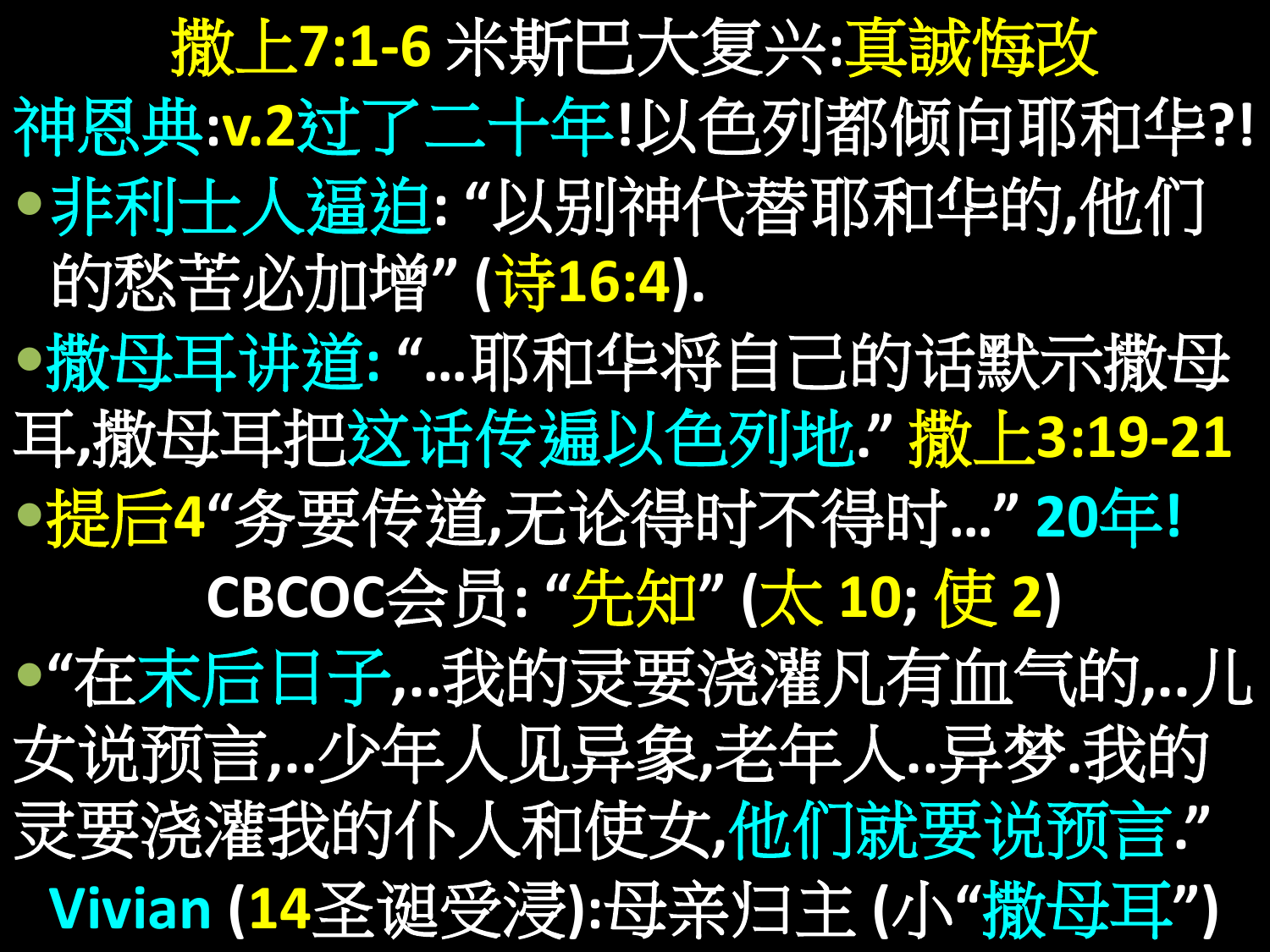撒上**7:1-6**米斯巴大复兴**(**传讲**):** 神话语的大能 **J. Goforth (1900-30s,** 山东**,**河南**,**东北**,..**大复兴**) There never has been a revival except where there have been Christian men and women thoroughly believing in and wholeheartedly pleading the promises of God. The Sword of the Spirit, which is the Word of God, is the only weapon which has ever been mightily used in revival. Where it has been given for what it claims to be, the Word of God has always been like a sharp, two edged sword, like fire, and like a hammer that breaks the rock in pieces.**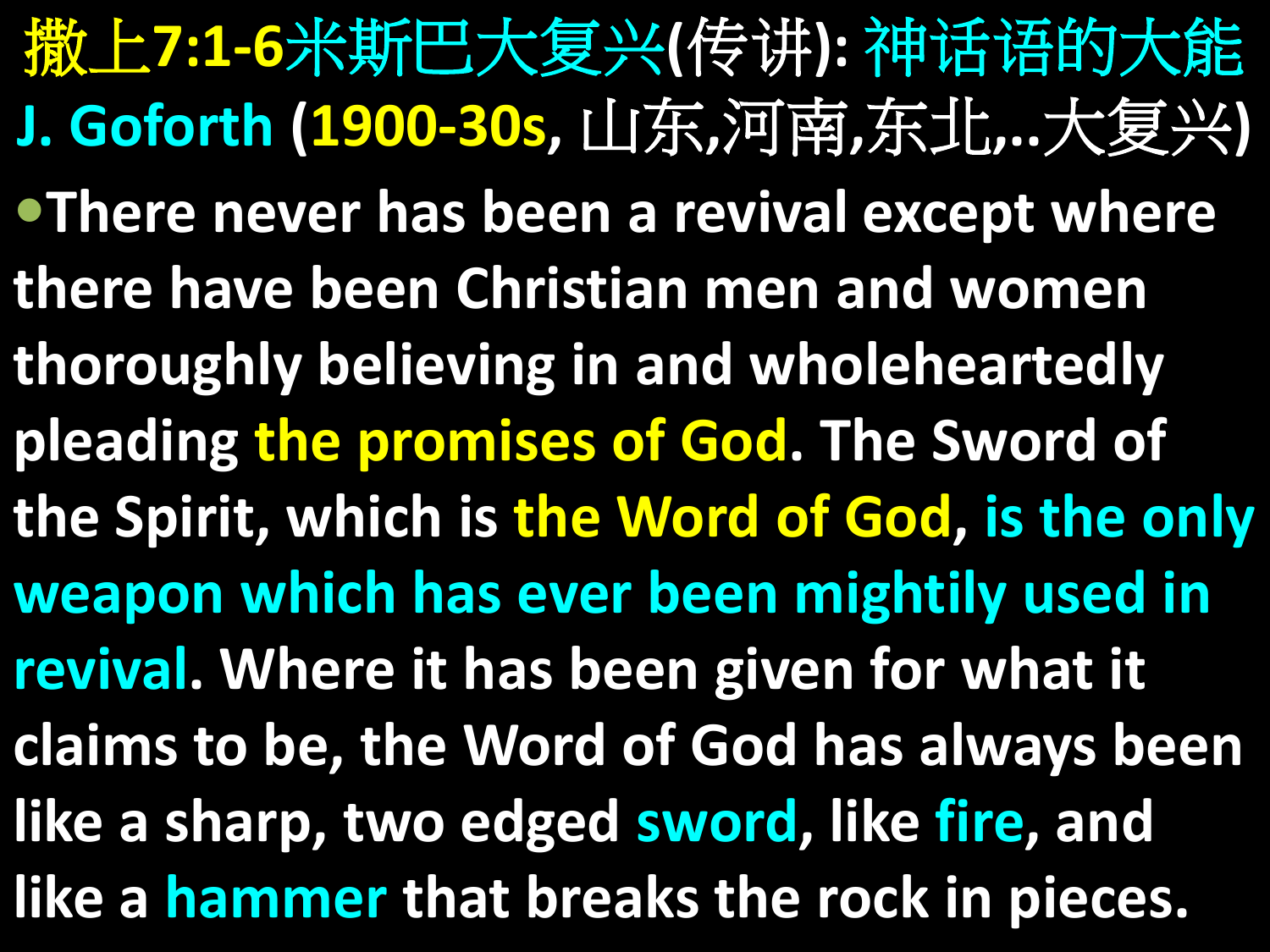撒上**7:1-6**米斯巴大复兴**(**传讲**):** 神话语的大能 **J. Goforth (1900-30s,** 山东**,**河南**,**东北**,..**大复兴**) "When Luther got the Scriptures translated into German, that country was lost to Rome. Moody did not possess the learning of the schools, but he did know his Bible; and it is certain that the world never has known, and doubtful if it ever will know, his equal as an apostle of souls."** 耶**23:29** 耶和华说**: "**我的话岂不像火**,**又像能 打碎磐石的大锤吗**?"** 来**4** 神的道活泼**,**有功效的**,**比两刃的剑更快**,..**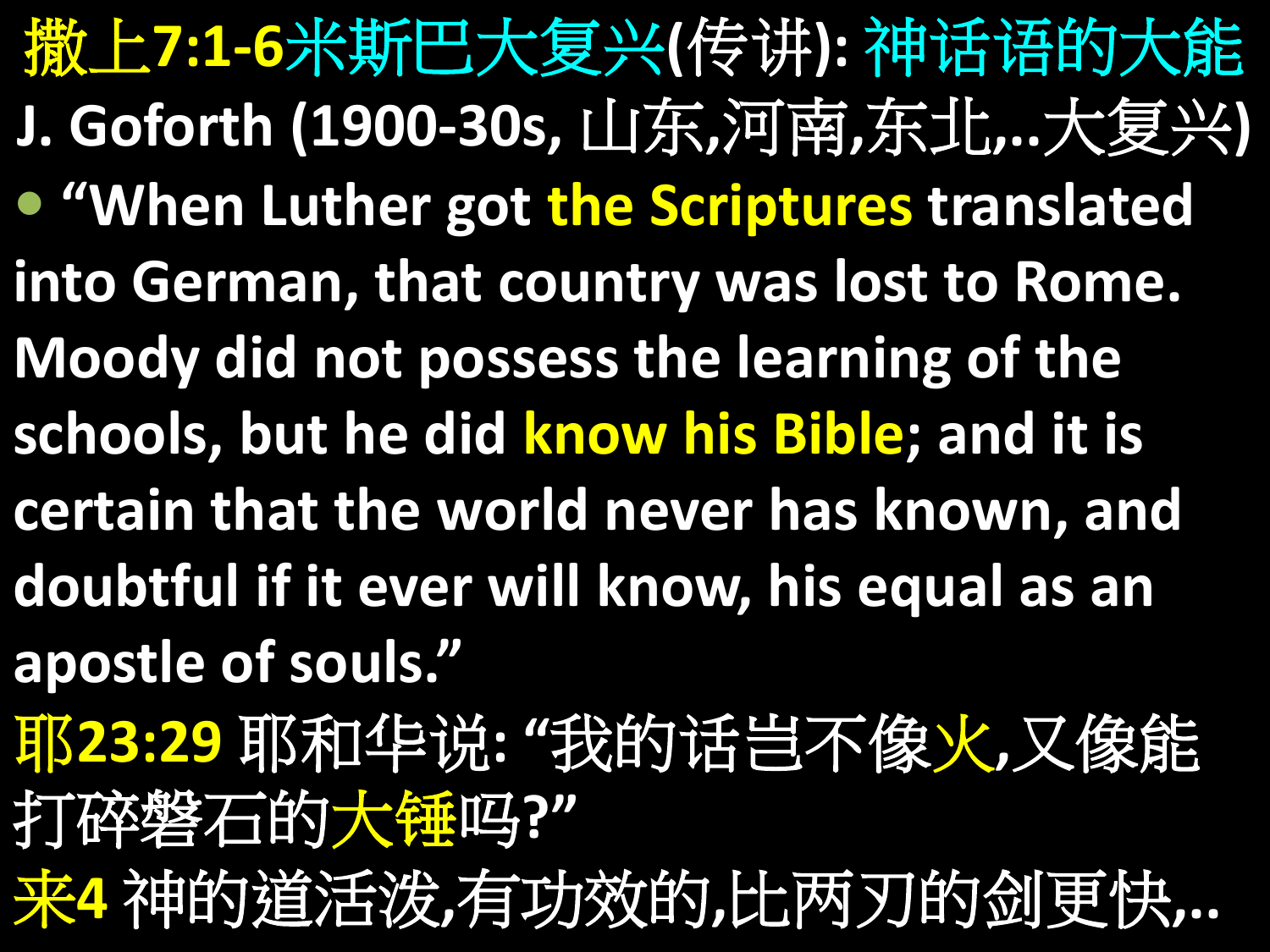撒上**7:1-6**米斯巴大复兴**(**传讲**):** 神话语的大能 **J. Goforth (1900-30s,** 山东**,**河南**,**东北**,..**大复兴**)** 耶**23:29** 耶和华说**: "**我的话岂不像火**,**又像能 打碎磐石的大锤吗**?"** 山西太原**:**殉道省**-59**屠杀**:**女孩勇敢**/**安然见主 **1908 "new Jesus":backsliders get up before the whole Church and confess their sins, and go right back to their neighbours and pay back anything that they owed, and beg the forgiveness of all whom they had wronged. to abase themselves before their wives, asking their pardon (the Living God had come!)**